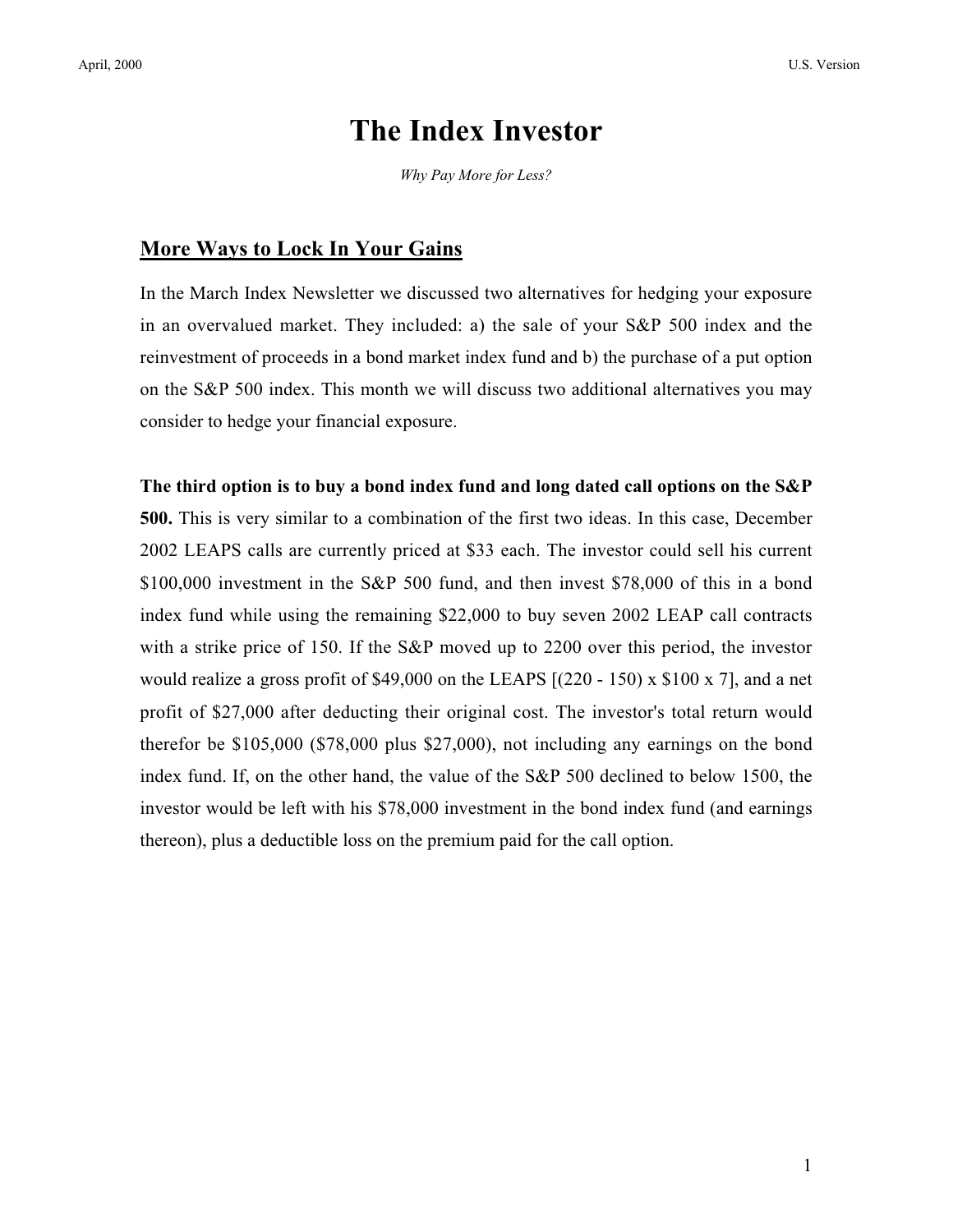**The fourth option is to buy Merrill Lynch MITTS ("Market Index Target-Term Securities.** MITTS are unsecured senior debt securities issued by Merrill Lynch whose rate of return is tied to the S&P 500. In a nutshell, at their maturity, Merrill pays the MITTS' owner an amount equal to (a) the face value of the security, which is \$10, plus (b) an amount equal to the difference between the S&P 500 on the date the security was issued and the date it matures, less an "adjustment factor" that compensates Merrill for the embedded index option. Let's look at an example to see how this works.

Again, assume the investor has \$100,000 currently invested in an S&P 500 index fund, or index shares (SPDRS). The most recent Merrill Lynch MITTS were issued in August, 1999 when the S&P 500 was at 1341.03. They mature in August of 2006. Upon maturity, Merrill will pay the holder a "supplemental amount" equal to the difference between the value of the S&P 500 on the issue date approximately 85.72 percent of its value on the maturity date (actually, the average of the value of the S&P 500 on the business days before the maturity date). These securities trade under the symbol MPF, and closed today at 9.5625. Assume our investor therefore purchases 10,458 shares for about \$100,000.

By the maturity date in 2006, assume the S&P 500 has risen to 2500. The amount used for calculating the "supplemental amount" is equal to 85.72 percent of this, or 2143. The supplemental payout is therefore equal to  $[(2143-1341.030/1341.03] \times $10$  or \$5.98. The total amount the investor receives at maturity in 2006 in exchange for his initial investment of \$9.5625 in 2000 is therefore  $$15.98$  (\$10 + \$5.98). Given our investor's holding of 10,458 shares, he or she would receive \$167,118.84. Assuming a six year holding period, this works out to a compound rate of return of 8.935 percent per year. If the S&P500 is less than 1564.43 on the maturity date, the holder of the MITT will receive only the face amount of the security, or \$104,580.

If the MITTS are held in a taxable account, there are additional tax issues. Specifically, each year the investor will be required to pay ordinary income taxes based on the estimated yield on the securities, even though no cash is received from Merrill Lynch until the MITTS mature. In accordance with regulations issued by the Treasury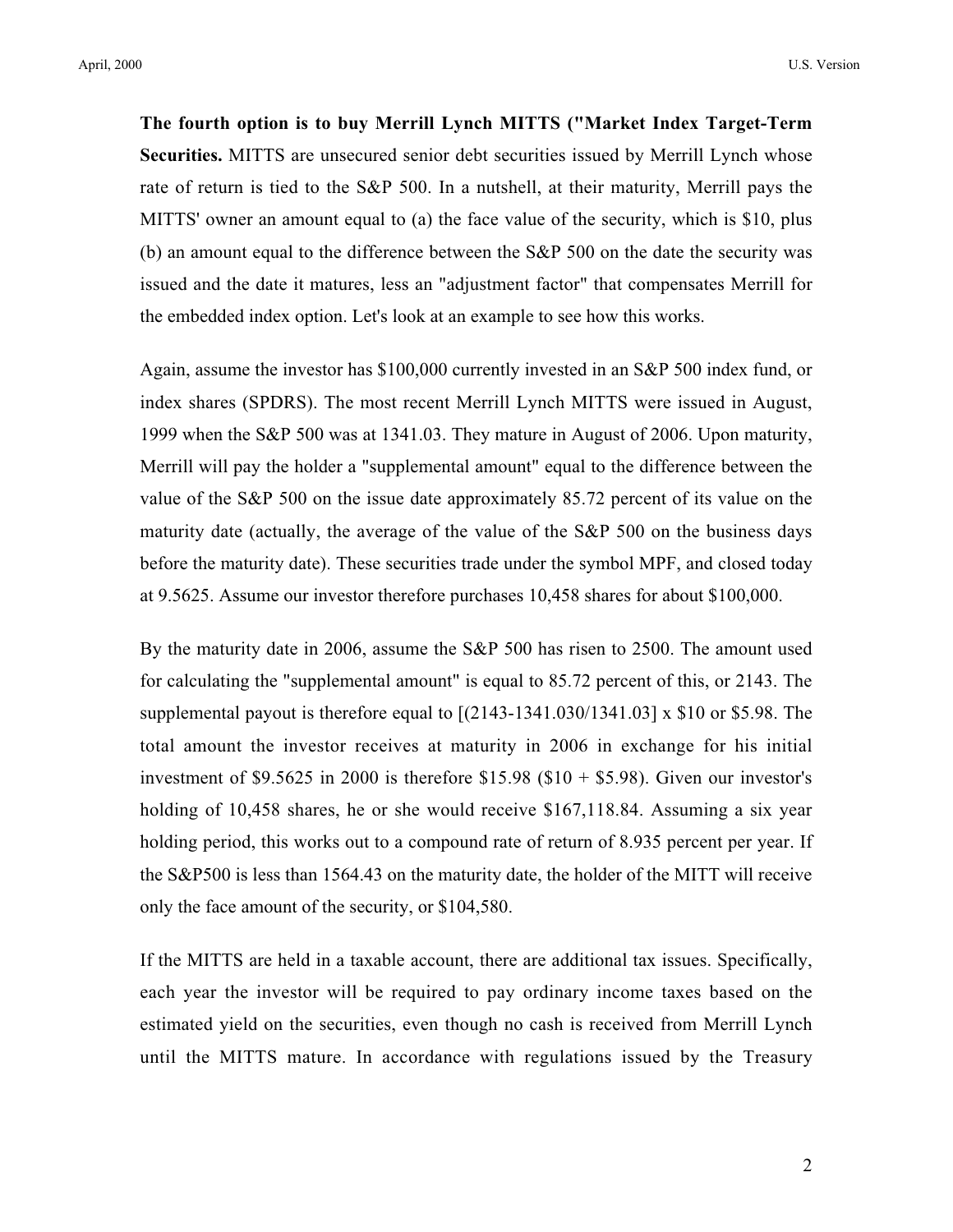Department, Merrill Lynch has determined that the estimated yield to be used for calculating these tax payments is 7 percent per year.

In sum, the two big advantages of the Merrill MITTS are the very long term of the put option they offer; and the fact bundling these options with a debt security makes them very easy to use. Set against these advantages, however, are their potentially adverse tax consequences (i.e., realization of a capital gain at the time the original investment is sold in order to buy the MITTS, and annual taxation of implied returns), and possibly higher pricing for the option than an investor could obtain by buying a series of LEAPS over an equivalent holding period.

Our conclusion: If you are trying to protect an investment in a taxable account, LEAPS are clearly the best way to go. If the investment is in a tax-exempt account, with a longer term holding period, the MPF MITTS offer the opportunity to lock in a substantial portion of recent gains while retaining a good exposure to continued upside moves in the equity market.

## **Why Do Investors Get Surprised?**

A great controversy rages today about the extent to which efficient markets theory accurately portrays the true nature of major financial markets. On the one hand, we have seen tremendous growth in the amount of investment flowing into low cost index funds. Logically, investors in these funds believe the market is basically efficient, and, apart from luck, there is no way to consistently earn above market returns. On the other hand, the majority of invested assets still are not indexed; investors owning these assets must believe that the market (or at least some sub-segment of it) is not efficient, and that it is possible to earn above market returns on their investments over the long term. As a starting point for understanding why investors get surprised, it is helpful to ask why "non-index" investors believe they will be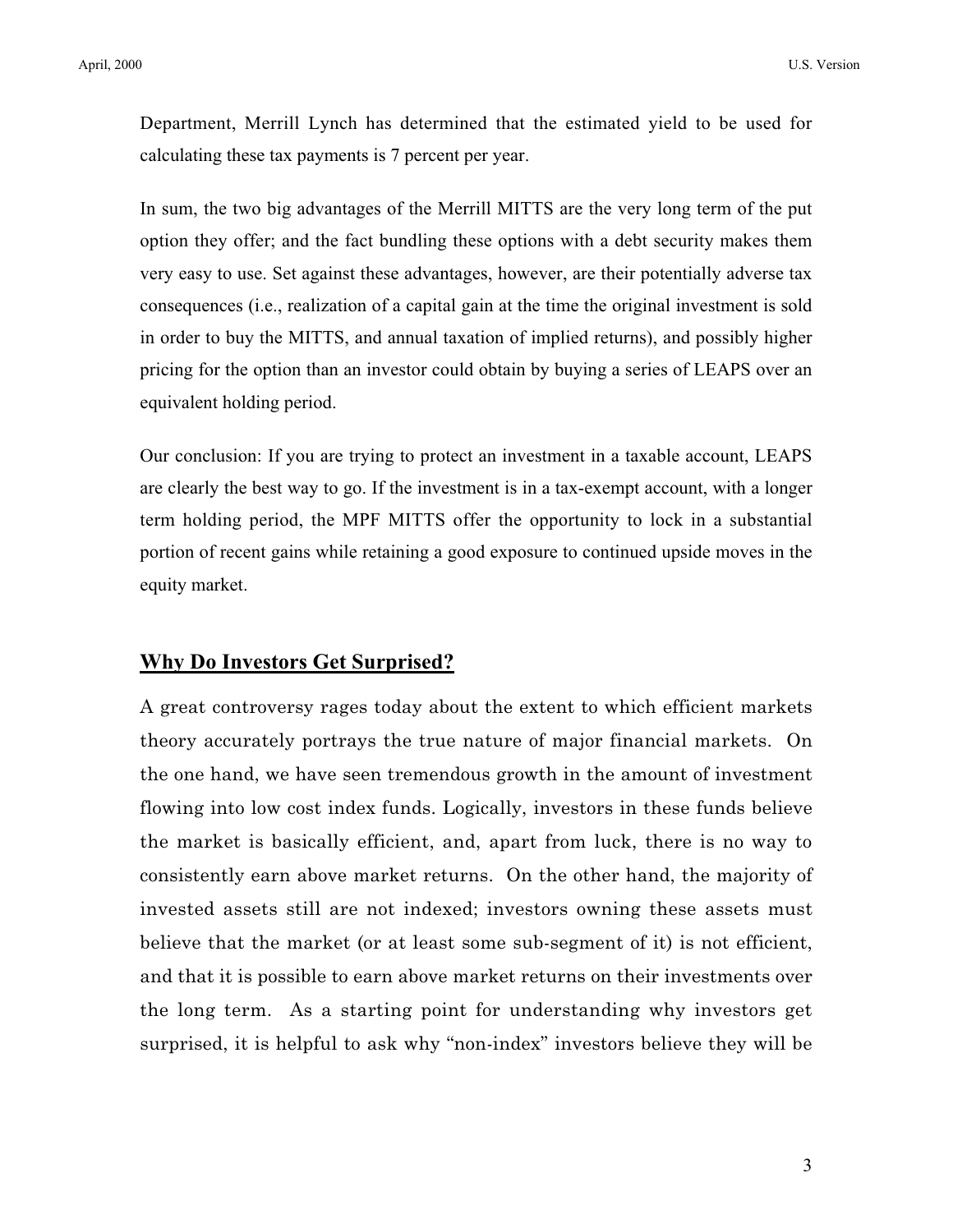able to earn above market returns. Logically, these returns must come from some combination of three sources:

- Superior Information. Leaving aside the obvious case in which information is obtained illegally (i.e., insider trading), superior information comes from doing better fundamental research about an investment than other investors. The heavy investment by asset managers in both analysts and data collection is based on this approach.
- Superior Modeling. A second justification for above market longterm returns is the possession of a quantitative model that uses publicly available information to generate superior insights into the relative values of different investments. The heavy spending by investment banks and asset management firms into computer models based on neural networks, genetic algorithms, and complexity theory all represent efforts to realize above market returns in this manner (for a good example of this, see the prospectus for the Fidelity Disciplined Equity Fund).
- Exploitation of Irrational Investors. A third approach to earning above market returns is based on the assumption that the majority of investors make predictable errors when making investment decisions, and that these can be systematically exploited. A small number of academics (whose area of study is known as "behavioral finance") and investment management firms (eg., Numeric Investors, LSV Asset Management, and RJF Asset Management) have focused their attentions in recent years on this approach. They believe the first two sources of above market returns are at best transitory: in an era of declining cost for communications and computing power,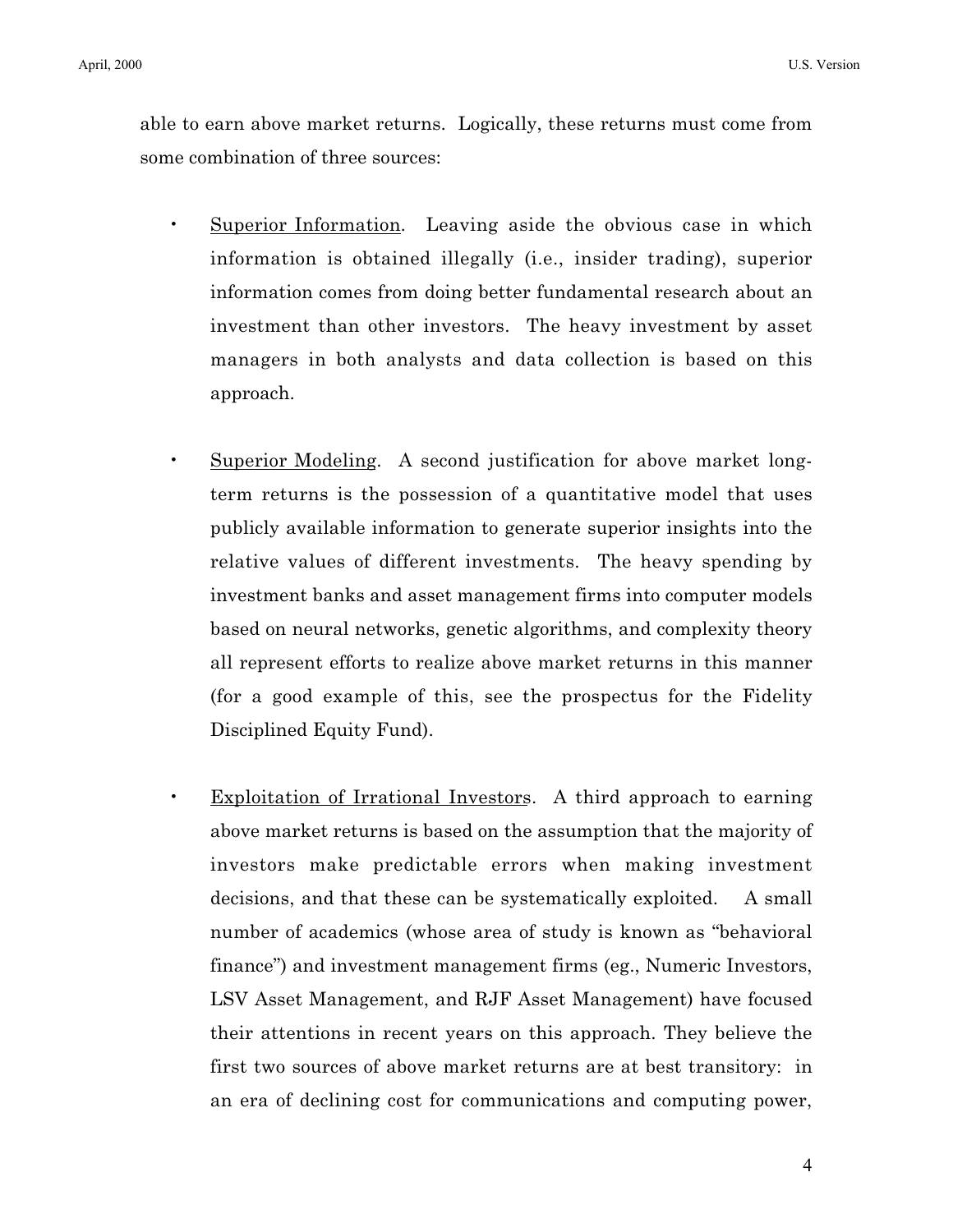information and modeling advantages are increasingly difficult to achieve, let alone sustain for long periods. On the other hand, investor irrationality appears very difficult to change, and is therefore the best source of long term above market returns. As evidence for their point of view, they cite a large number of "market anomalies" that seem to deviate from efficient markets theory, and persist for relatively long periods of time. For example, these include phenomena such as the "January effect", "dogs of the Dow", and the long-term excess returns earned in the past by "value" strategies.

What types of irrationality give rise to both surprises (for individuals) and above market returns (for those who exploit them)? At this point, behavioral finance theorists are far from agreeing on a single answer. However, a number of themes are emerging from their studies.

Perhaps the most important finding is that, contrary to efficient markets theory, investors vary widely in how quickly they adjust their valuation of an investment after new information about it becomes available. Why does this happen? The key suspects are a number of biases (that is, departures from pure rationality) that characterize most people's thinking:

- Availability: people tend to estimate the probability of key value drivers (e.g., earnings growth and interest rates) based on a relatively small amount of recently available information, rather than a longer term data set. As a result, they put too much emphasis on recent information in forming their conclusions about the value of an investment.
- Anchoring: logically, people expecting to earn an above market return buy a stock because they believe its current price is less than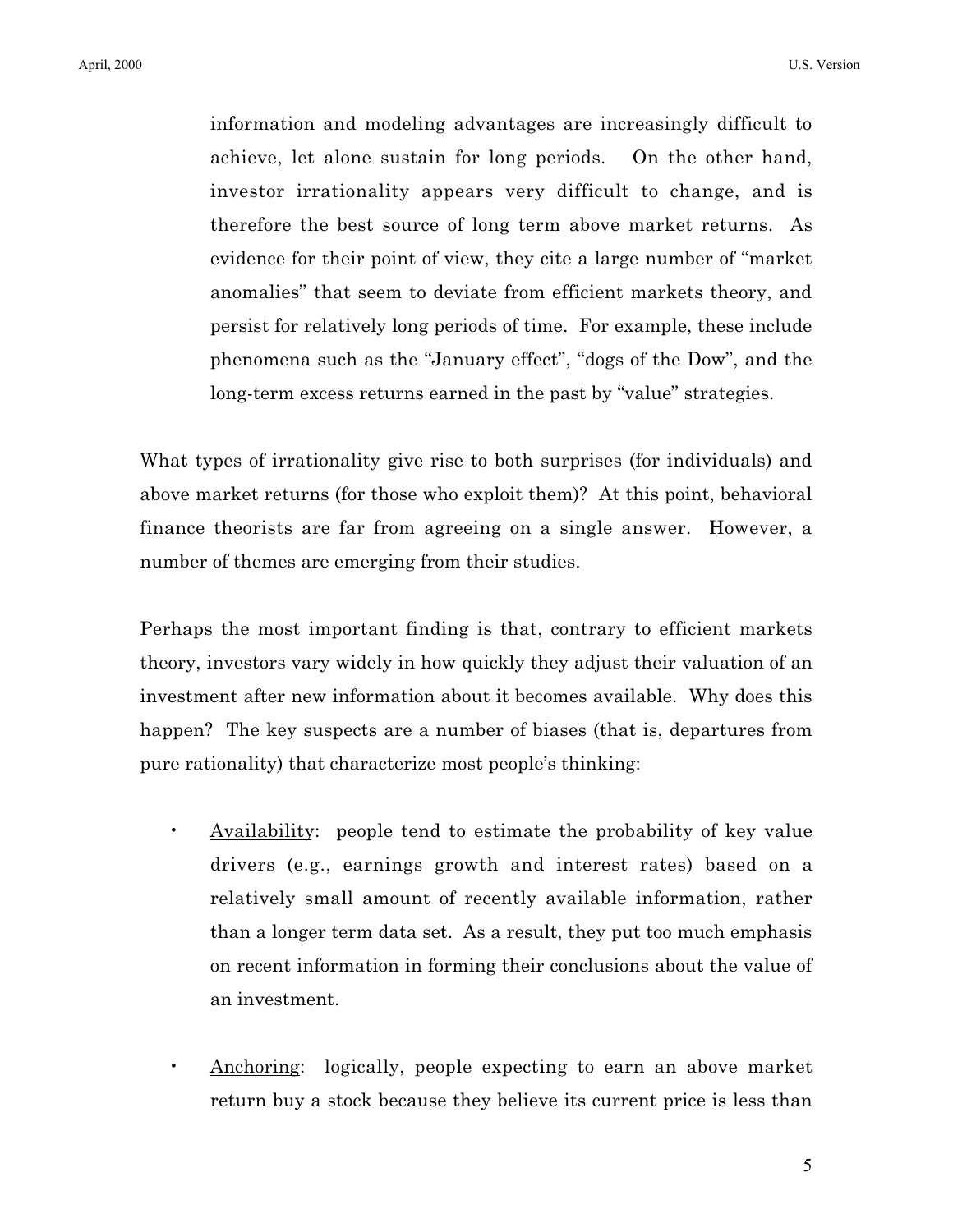its true value. With this as their anchor, they insufficiently adjust their valuation of the investment to new information which may contradict this view (e.g., analysts reducing their earnings forecast, or an unexpected new product introduction by a competitor). The same heuristic applies to the stocks they don't buy: because they have anchored on the conclusion that price is equal to or greater than true value for these stocks, they will under-adjust to information that suggests this is not the case.

- Confirmation: People require much less information to form an initial impression than they do to change it later on. Moreover, once they have formed an initial impression, they will tend to collect information that supports it, and either not look for, discard, or undervalue information which contradicts it.
- Overconfidence: People tend to believe that the range of possible future outcomes for a given variable (eg., earnings growth or interest rates) is narrower than it really is.

In addition to these biases in their approach to estimating the value of investments, investors also tend to be less than rational in the way they make decisions about buying and selling them.

Prospect theory suggests that when confronted with choices about gains, people will tend to be risk averse in their decisions, while confronting them with choices about losses causes them to become risk seekers. In short, academic studies have now proven what any fan of country music has known for years: "losing hurts twice as much as winning feels good." In investment terms, this has serious implications. A study by Terrance Odean (Haas School of Business, University of California at Berkeley, Working Paper RPF-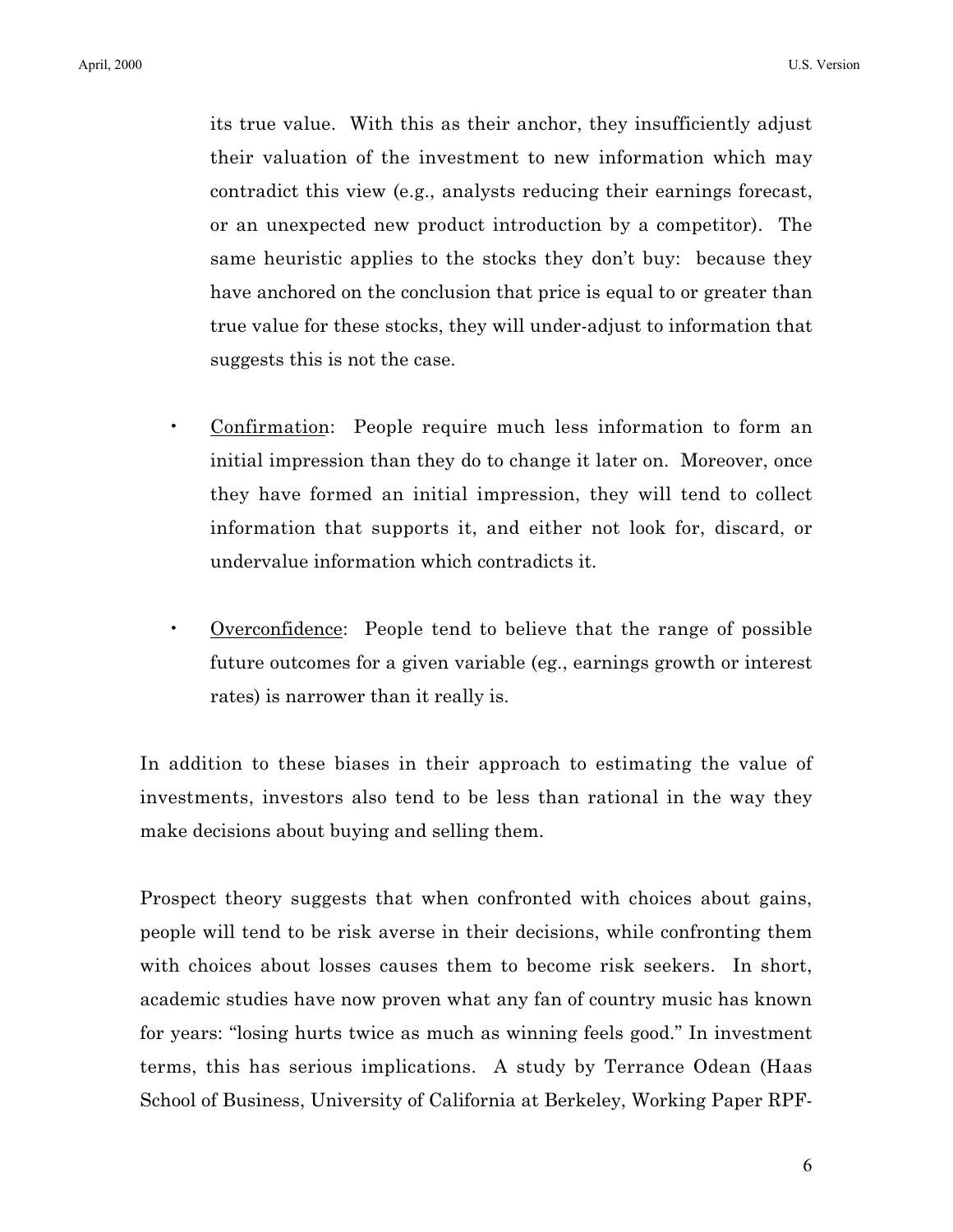269) analyzed trading records for 10,000 accounts at a leading discount brokerage firm, and found that the average investor sold his or her gains too soon, and held on to his or her losses too long, exactly as Prospect theory would predict.

Finally, one must also remember that the majority of funds invested in the equity market are managed not by individuals, but by various institutions (e.g., mutual funds, pension funds, and insurance companies). At this level, another layer of behavioral factors come into play: groupthink and conformity, both of which tend to inhibit conflict and discussion of diverging points of view. As such, these group factors probably work to reinforce the impact of the behavioral factors that affect the judgments and decisions of individual portfolio managers at these firms.

Moreover, the people managing these funds rightly fear that they will lose their jobs if their performance significantly trails the benchmark indexes against which it is compared. This can create a situation in which they are "forced" to invest in companies, sectors, or even asset classes even when they know they are overvalued. And when these investments are made, they often further drive up the price of the assets involved, creating further justification of the actions of other, "normally irrational" investors.

Taken together, the impact of all these behavioral and institutional factors suggest that investment markets are far more likely to be characterized by under and over reaction (and investor surprise) than by equilibrium and low volatility. In such markets, both momentum approaches (buy what's going up) and value approaches (buy what is fundamentally undervalued) can make money, though at different points in time. However, once you move down from the asset class level (e.g., buying a large cap growth index fund) to the sector or company level, making money using either of these approaches